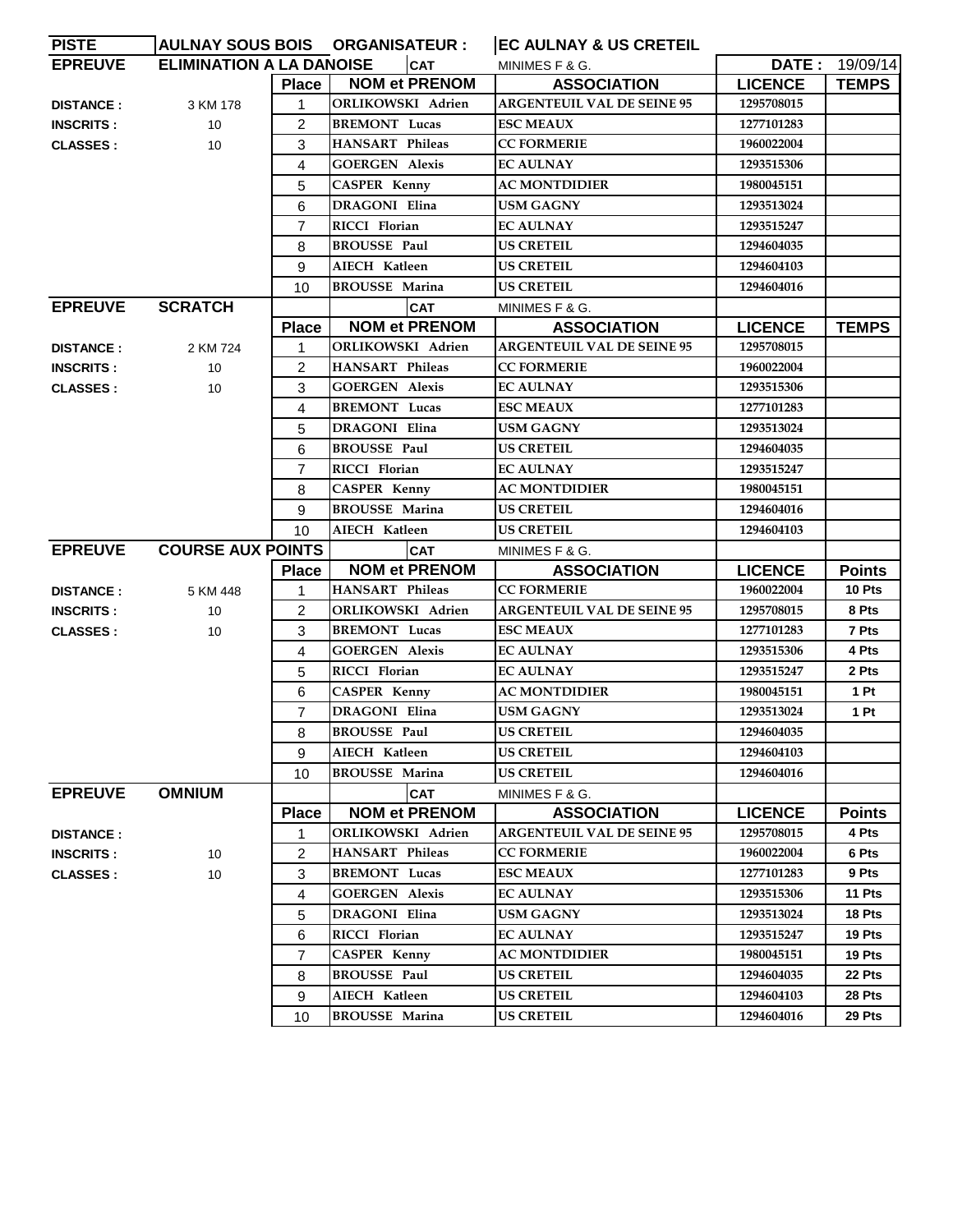| <b>EPREUVE</b>   | <b>ELIMINATION A LA DANOISE</b> |                | <b>CAT</b>              | <b>CADETS &amp; DAMES</b>                             |                |               |
|------------------|---------------------------------|----------------|-------------------------|-------------------------------------------------------|----------------|---------------|
|                  |                                 | <b>Place</b>   | <b>NOM et PRENOM</b>    | <b>ASSOCIATION</b>                                    | <b>LICENCE</b> | <b>TEMPS</b>  |
| <b>DISTANCE:</b> | 4 km 086                        | $\mathbf{1}$   | <b>COOLSAET</b> Quentin | PARISIS A.C. 95                                       | 1295714387     |               |
| <b>INSCRITS:</b> | 9                               | 2              | <b>BUIRETTE Gaëtan</b>  | PARISIS A.C. 95                                       | 1295714438     |               |
| <b>CLASSES:</b>  | 9                               | 3              | LUXEUIL Jérôme          | <b>ARGENTEUIL VAL DE SEINE 95</b>                     | 1295708392     |               |
|                  |                                 | 4              |                         | <b>BRANDEBOURGER Aurél ARGENTEUIL VAL DE SEINE 95</b> | 1295708011     |               |
|                  |                                 | 5              | <b>SELLIER</b> Valentin | PARISIS A.C. 95                                       | 1295714046     |               |
|                  |                                 | 6              | <b>DEMAY Louis</b>      | PARISIS A.C. 95                                       | 1295714201     |               |
|                  |                                 | $\overline{7}$ | <b>MALBOIS Alexis</b>   | <b>ARGENTEUIL VAL DE SEINE 95</b>                     | 1295708057     |               |
|                  |                                 | 8              | <b>TESSIER Océane</b>   | <b>EC MONTGERON VIGNEUX</b>                           | 3499031213     |               |
|                  |                                 | 9              | LUXEUIL Ouentin         | <b>ARGENTEUIL VAL DE SEINE 95</b>                     | 1295708060     |               |
| <b>EPREUVE</b>   | <b>SCRATCH</b>                  |                | <b>CAT</b>              | <b>CADETS &amp; DAMES</b>                             |                |               |
|                  |                                 | <b>Place</b>   | <b>NOM et PRENOM</b>    | <b>ASSOCIATION</b>                                    | <b>LICENCE</b> | <b>TEMPS</b>  |
| <b>DISTANCE:</b> | 4 km 540                        | $\mathbf{1}$   | COOLSAET Ouentin        | PARISIS A.C. 95                                       | 1295714387     |               |
| <b>INSCRITS:</b> | 9                               | 2              | <b>MALBOIS Alexis</b>   | <b>ARGENTEUIL VAL DE SEINE 95</b>                     | 1295708057     |               |
| <b>CLASSES:</b>  | 9                               | 3              |                         | <b>BRANDEBOURGER Aurél ARGENTEUIL VAL DE SEINE 95</b> | 1295708011     |               |
|                  |                                 | 4              | <b>SELLIER</b> Valentin | PARISIS A.C. 95                                       | 1295714046     |               |
|                  |                                 | 5              | <b>BUIRETTE Gaëtan</b>  | PARISIS A.C. 95                                       | 1295714438     |               |
|                  |                                 | 6              | <b>DEMAY Louis</b>      | PARISIS A.C. 95                                       | 1295714201     |               |
|                  |                                 | $\overline{7}$ | LUXEUIL Jérôme          | <b>ARGENTEUIL VAL DE SEINE 95</b>                     | 1295708392     |               |
|                  |                                 | 8              | <b>TESSIER Océane</b>   | <b>EC MONTGERON VIGNEUX</b>                           | 3499031213     |               |
|                  |                                 | 9              | LUXEUIL Quentin         | <b>ARGENTEUIL VAL DE SEINE 95</b>                     | 1295708060     |               |
| <b>EPREUVE</b>   | <b>COURSE AUX POINTS</b>        |                | <b>CAT</b>              | <b>CADETS &amp; DAMES</b>                             |                |               |
|                  |                                 | <b>Place</b>   | <b>NOM et PRENOM</b>    | <b>ASSOCIATION</b>                                    | <b>LICENCE</b> | <b>Points</b> |
| <b>DISTANCE:</b> | 7 km 264                        | $\mathbf{1}$   | <b>SELLIER</b> Valentin | PARISIS A.C. 95                                       | 1295714046     | 18 Pts        |
| <b>INSCRITS:</b> | 9                               | $\overline{2}$ | <b>COOLSAET</b> Quentin | PARISIS A.C. 95                                       | 1295714387     | 11 Pts        |
| <b>CLASSES:</b>  | 9                               | 3              | <b>BUIRETTE Gaëtan</b>  | PARISIS A.C. 95                                       | 1295714438     | 6 Pts         |
|                  |                                 | 4              | <b>MALBOIS Alexis</b>   | <b>ARGENTEUIL VAL DE SEINE 95</b>                     | 1295708057     | 5 Pts         |
|                  |                                 | 5              | <b>DEMAY Louis</b>      | PARISIS A.C. 95                                       | 1295714201     | 3 Pts         |
|                  |                                 | 6              | LUXEUIL Quentin         | <b>ARGENTEUIL VAL DE SEINE 95</b>                     | 1295708060     | 1 Pt          |
|                  |                                 | $\overline{7}$ | <b>TESSIER Océane</b>   | <b>EC MONTGERON VIGNEUX</b>                           | 3499031213     |               |
|                  |                                 | 8              | LUXEUIL Jérôme          | <b>ARGENTEUIL VAL DE SEINE 95</b>                     | 1295708392     |               |
|                  |                                 | 9              |                         | <b>BRANDEBOURGER AurélARGENTEUIL VAL DE SEINE 95</b>  | 1295708011     | Abandon       |
| <b>EPREUVE</b>   | <b>OMNIUM</b>                   |                | <b>CAT</b>              | <b>CADETS &amp; DAMES</b>                             |                |               |
|                  |                                 | <b>Place</b>   | <b>NOM et PRENOM</b>    | <b>ASSOCIATION</b>                                    | <b>LICENCE</b> | <b>Points</b> |
| <b>DISTANCE:</b> |                                 | $\mathbf{1}$   | <b>COOLSAET</b> Quentin | PARISIS A.C. 95                                       | 1295714387     | 4 Pts         |
| <b>INSCRITS:</b> | 9                               | 2              | <b>SELLIER Valentin</b> | PARISIS A.C. 95                                       | 1295714046     | 10 Pts        |
| <b>CLASSES:</b>  | 8                               | 3              | <b>BUIRETTE Gaëtan</b>  | PARISIS A.C. 95                                       | 1295714438     | 10 Pts        |
|                  |                                 | 4              | <b>MALBOIS</b> Alexis   | <b>ARGENTEUIL VAL DE SEINE 95</b>                     | 1295708057     | 13 Pts        |
|                  |                                 | 5              | <b>DEMAY Louis</b>      | PARISIS A.C. 95                                       | 1295714201     | 17 Pts        |
|                  |                                 | 6              | LUXEUIL Jérôme          | <b>ARGENTEUIL VAL DE SEINE 95</b>                     | 1295708392     | 18 Pts        |
|                  |                                 | $\overline{7}$ | <b>TESSIER Océane</b>   | <b>EC MONTGERON VIGNEUX</b>                           | 3499031213     | 23 Pts        |
|                  |                                 | 8              | LUXEUIL Quentin         | <b>ARGENTEUIL VAL DE SEINE 95</b>                     | 1295708060     | 24 Pts        |